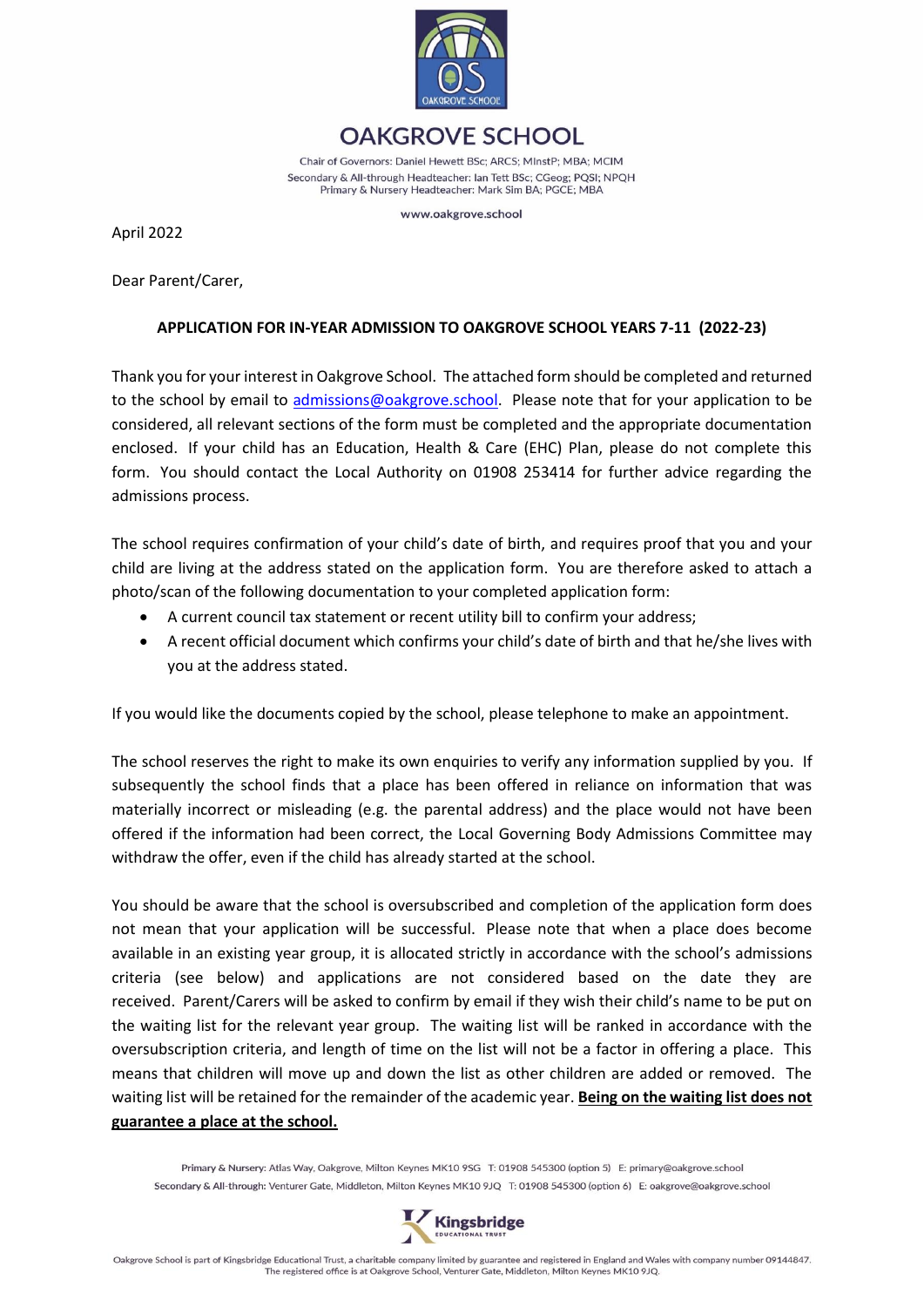Children whom the Local Authority directs the School to admit and who are allocated a place at the School in accordance with the Fair Access Protocol will take precedence over those already on the waiting list. If the school is unable to offer a place to your child, you will be informed in writing and informed of your right to request an independent appeal.

All enquiries regarding admission to Oakgrove School should be emailed to: [admissions@oakgrove.school](mailto:admissions@oakgrove.school) or alternatively posted to Admissions Office, Oakgrove School, Venturer Gate, Middleton, Milton Keynes, MK10 9JQ Telephone01908 533710 option 1 (admissions)

If your child is not in a local school at this time, you should contact the Education Access Team at Milton Keynes Council on 01908 253338 for further advice.

*Admissions Office Oakgrove School April 2022*

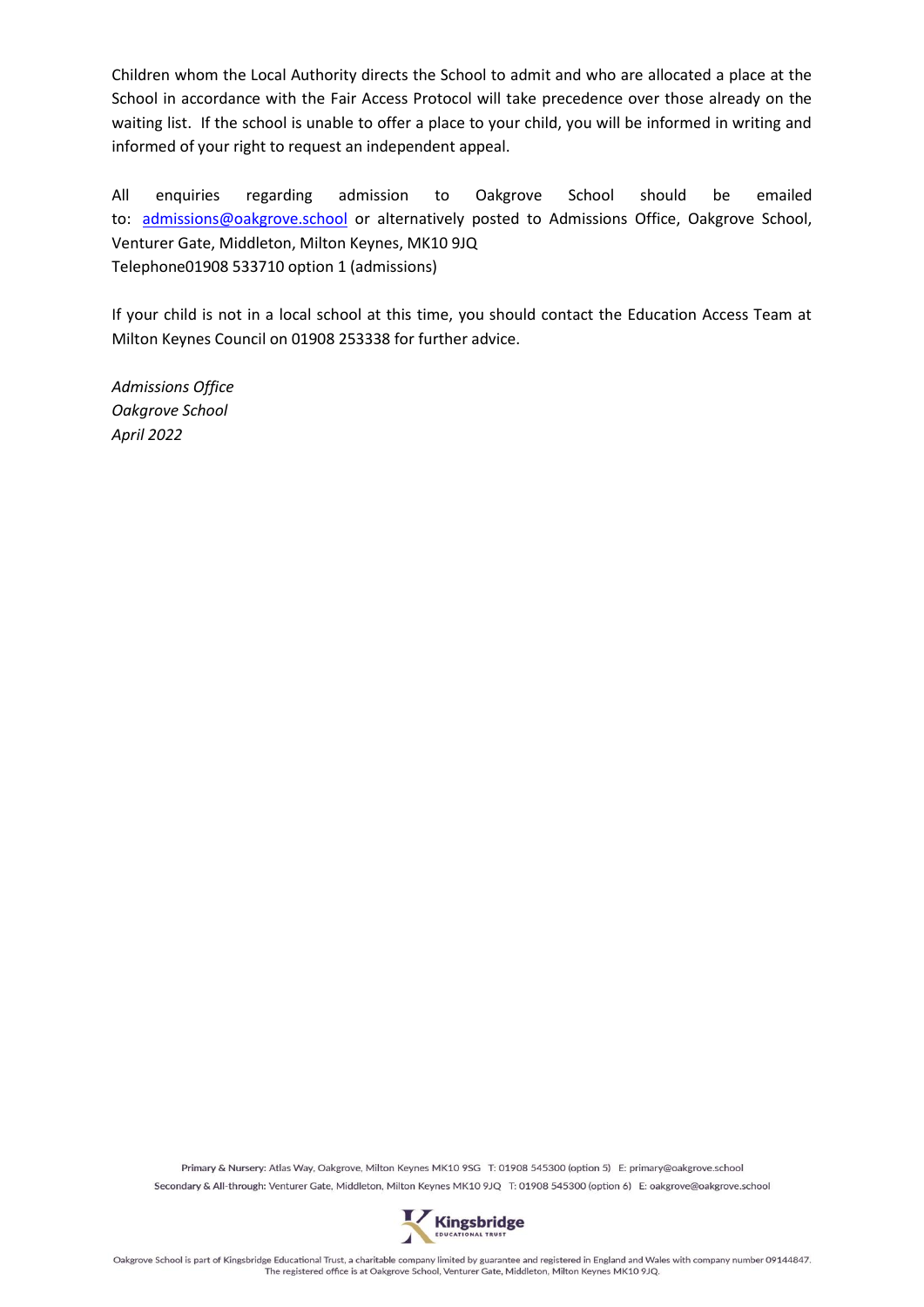#### **ADMISSION CRITERIA FOR OAKGROVE SCHOOL (Secondary) 2022-2023**

Children who have a statement of special educational needs or Education, Health and Care Plan (EHCP) which names the School will be admitted and will count towards the planned admission number.

### "Defined Area"

The defined area for the School is:

**Defined area Number 1**: Oakgrove.

**Defined area Number 2:** Middleton, Milton Keynes Village, Monkston and Monkston Park. (Middleton is shared with Middleton Primary School. Monkston and Monkston Park are shared with Monkston Primary School and Middleton Primary School).

If the School is oversubscribed, the following criteria will be applied in the order set out below to decide which applicants will be admitted:

- 1. 'A 'Looked After Child' or a 'Previously Looked After Child' as defined in the full policy available on the website.
- 2. Children who live in the Oakgrove Secondary School defined area at the time of application and have a sibling attending Oakgrove School**<sup>1</sup>** at the time of application with a reasonable expectation that the sibling will be attending at the start of the new academic year of proposed admission.
- 3. (a) Children of staff who have been employed at the School for two or more years at the time at which the application for admission to the School is made, and/or (b) Children of staff who are recruited to fill a vacant post for which there is a demonstrable skill shortage. It is at the absolute discretion of the School's Chair of the Governing Body Finance, & Personnel Committee to determine when there is a demonstrable skill shortage.
- 4. Other children who live in the defined area at the time of application.
- 5. Children who live outside the defined area attending Year 6 at the feeder schools of Middleton Primary School or Monkston Primary School at the time of application with a reasonable expectation that they will be attending until the end of the academic year.
- 6. Children who live outside the defined area at the time of application, but will have a sibling attending the School at the time of application with a reasonable expectation that the sibling will be attending at the start of the new academic year of proposed admission.
- 7. Children who live outside the defined area at the time of application and attending one of the other feeder schools within the defined area (other than Middleton Primary School or Monkston Primary School) –Broughton Fields Primary School or St Bernadette's School, with a reasonable expectation that they will be attending until the end of the academic year.
- 8. Other children who live outside the defined area.

\* This refers to all year groups from Year R through to Year 13.

\*\* Other schools in the defined area: Broughton Fields Primary School and St Bernadette's Primary School.

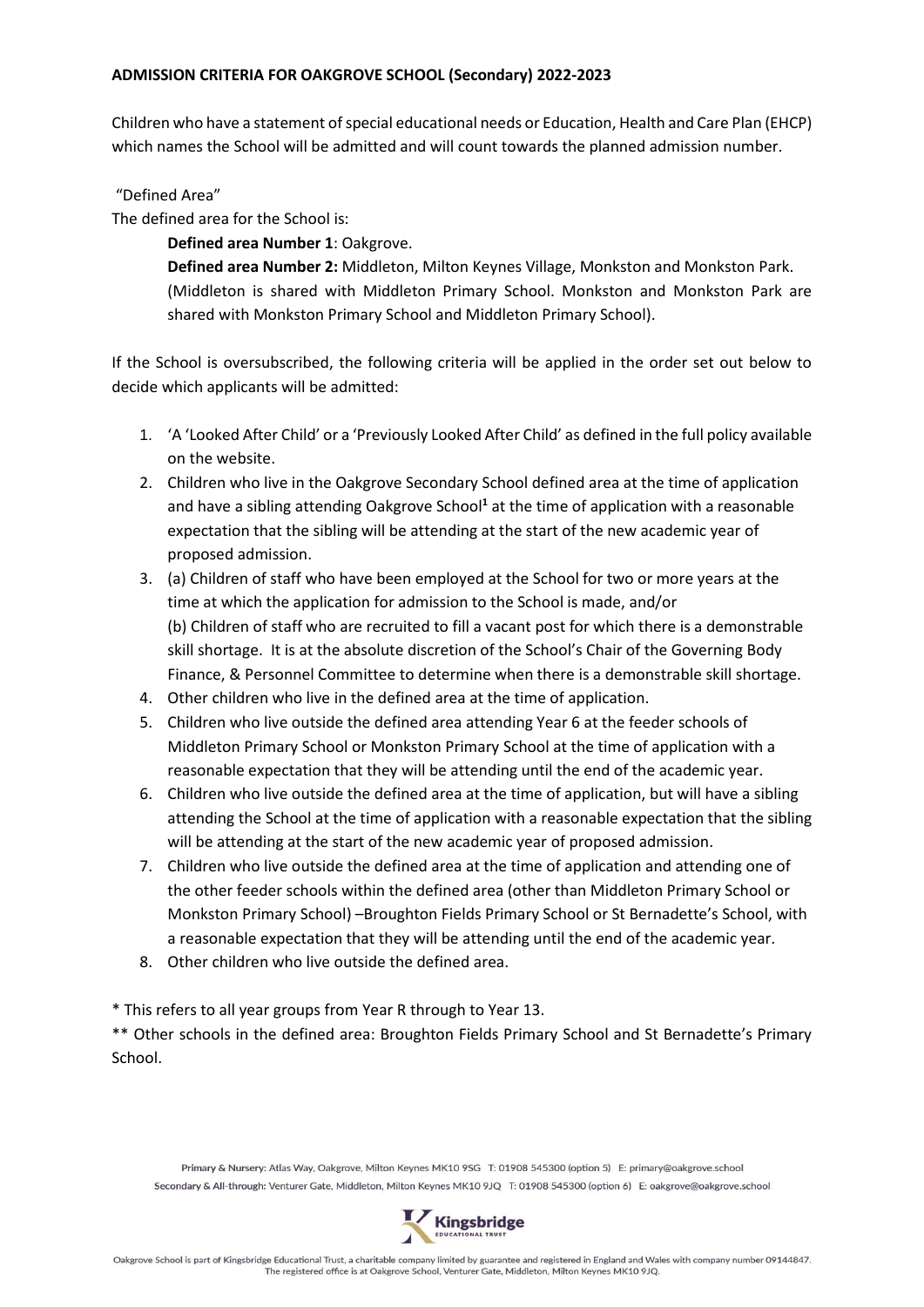In the event of there being more applicants meeting any of the above criteria than remaining places available, distance between the applicant's principal residence and Oakgrove Secondary School will be used as a tie breaker, with those living nearest being given priority. Distance is measured from the main entrance of Oakgrove Secondary School to the front door of the applicant's residence in a straight line using a computerised measuring system. For applicants living in flats, the distance will be measured from Oakgrove Secondary School's main entrance to the front door of the ground floor flat underneath the applicant's residence with priority given to the lower flat door number if more than one applicant from a block of flats. In other cases, where it is necessary to determine the order of priority between two or more applicants at the same distance, independently supervised random allocation will be use.

Oakgrove School holds a waiting list. This is operated in accordance with the admissions criteria and length of time on the list will not be a factor in offering a place. The waiting list will be held for the remainder of the academic year (till end of July 2023).

The waiting list closes at the end of each academic year and it is the responsibility of the parent/carer to make a further application for the new academic year. **Being on the waiting list does not guarantee a place at the school.**

Children whom the Local Authority approaches the School to admit and who are allocated a place at the school in accordance with the Fair Access Protocol, will take precedence over those already on the waiting list.

The full 2022 - 23 in-year admissions policy can be viewed on the school's website.

Oakgrove School Admissions April 2022

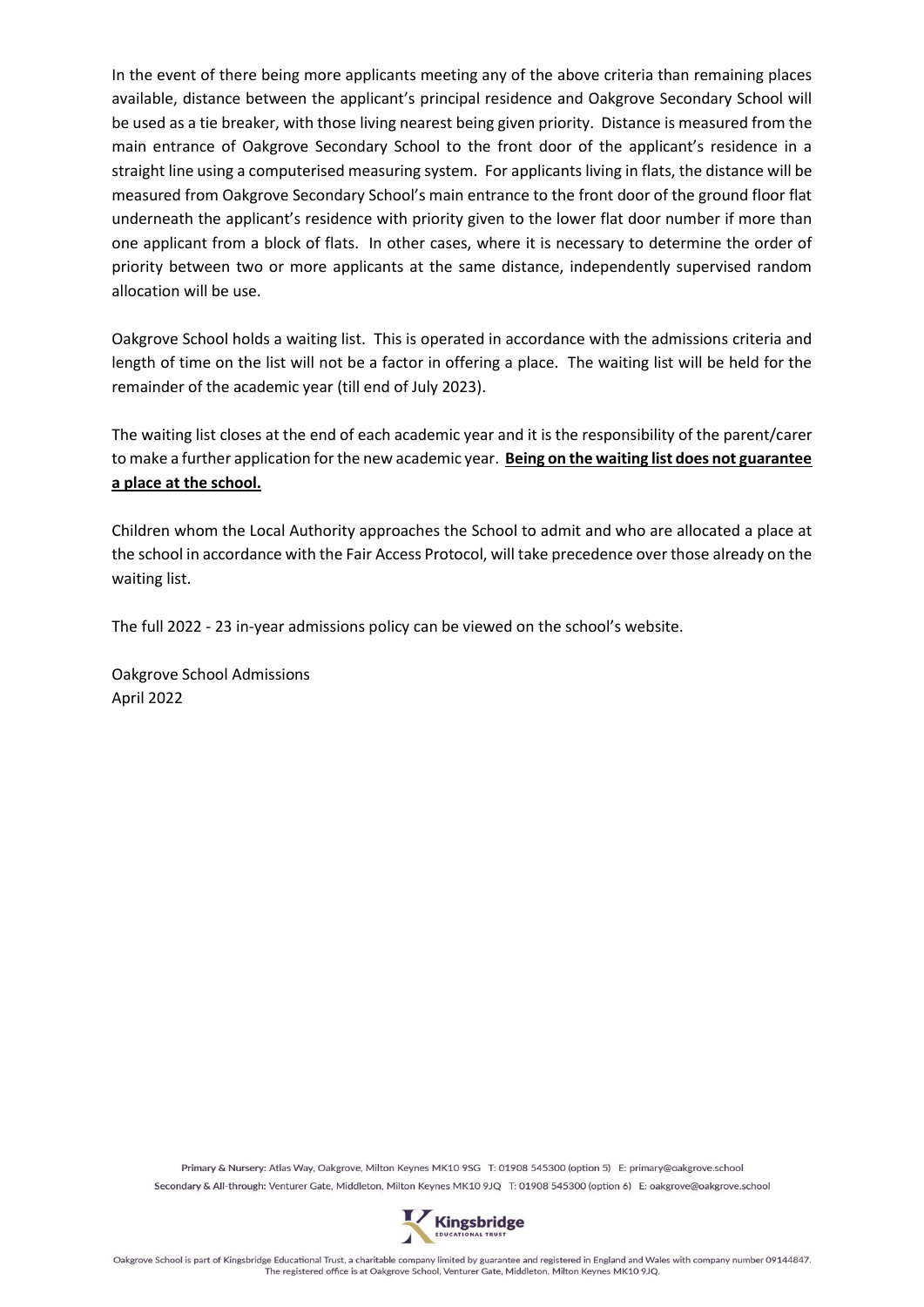# **APPLICATION FOR IN-YEAR ADMISSION TO OAKGROVE SCHOOL (Years 7 – 11 only)**



*This form should be completed if you are seeking admission to Oakgrove School (Years 7-11) after the normal point of admission. Please complete the* 

| details in block capitals using black pen. Please read the accompanying letter before completing the form.                                                                                                                                         |                                   |                                 |                                 |  |
|----------------------------------------------------------------------------------------------------------------------------------------------------------------------------------------------------------------------------------------------------|-----------------------------------|---------------------------------|---------------------------------|--|
| <b>Child's Legal Surname:</b>                                                                                                                                                                                                                      | <b>Child's Legal Forename(s):</b> |                                 |                                 |  |
| Male/Female:                                                                                                                                                                                                                                       | <b>Date of Birth:</b>             | <b>Year Group Applying For:</b> | <b>Date Admission Required:</b> |  |
| Please select                                                                                                                                                                                                                                      |                                   | Please select                   |                                 |  |
| Child's normal                                                                                                                                                                                                                                     |                                   |                                 |                                 |  |
| home address:                                                                                                                                                                                                                                      |                                   |                                 |                                 |  |
| Postcode:                                                                                                                                                                                                                                          |                                   |                                 |                                 |  |
| If you are moving home, please give your new address and provide evidence of your move in the form of a tenancy<br>agreement or letter from a solicitor confirming exchange of contracts:                                                          |                                   |                                 |                                 |  |
| Is there a sibling currently in attendance at Oakgrove School?                                                                                                                                                                                     |                                   | <b>No</b>                       |                                 |  |
|                                                                                                                                                                                                                                                    |                                   |                                 |                                 |  |
| If 'Yes', please provide sibling's name, date of birth and year group:                                                                                                                                                                             |                                   |                                 |                                 |  |
|                                                                                                                                                                                                                                                    |                                   |                                 |                                 |  |
| Name, address and telephone number of child's current school:                                                                                                                                                                                      |                                   |                                 |                                 |  |
| (If now left this school, please give last date of attendance:<br>Name of primary school attended in Year 6:                                                                                                                                       |                                   |                                 |                                 |  |
| Name of Parent/Carer(s) living at home address (this must be the person(s) with parental responsibility for the                                                                                                                                    |                                   |                                 |                                 |  |
| $child$ : Title(s): Mr / Mrs / Miss / Ms                                                                                                                                                                                                           |                                   |                                 |                                 |  |
|                                                                                                                                                                                                                                                    |                                   |                                 |                                 |  |
| <b>Relationship to child:</b>                                                                                                                                                                                                                      |                                   | <b>Email address:</b>           |                                 |  |
| Home telephone number:                                                                                                                                                                                                                             |                                   | Mobile telephone number:        |                                 |  |
|                                                                                                                                                                                                                                                    |                                   |                                 |                                 |  |
| If another adult has parental responsibility but does not live at the same address as the child, please include details<br>here: Name:                                                                                                             |                                   |                                 |                                 |  |
| <b>Address:</b>                                                                                                                                                                                                                                    |                                   |                                 |                                 |  |
| <b>Telephone Number:</b>                                                                                                                                                                                                                           |                                   |                                 |                                 |  |
| Is your child looked after, or has been previously looked after, by a local authority?                                                                                                                                                             |                                   | No                              |                                 |  |
| If 'Yes', please provide details,                                                                                                                                                                                                                  |                                   |                                 |                                 |  |
| including the name of the local authority                                                                                                                                                                                                          |                                   |                                 |                                 |  |
| and a contact name and telephone number:                                                                                                                                                                                                           |                                   |                                 |                                 |  |
| Does your child have a statement of special educational needs or Education Health & Care Plan (EHCP)?<br>If 'Yes', please contact the Local Authority on 01908 253414 for further advice. Please do not return this form to the school. Thank you. |                                   |                                 |                                 |  |
| Is your child currently undergoing assessment for an EHCP?                                                                                                                                                                                         |                                   | No                              |                                 |  |
| If Yes, please state which Local Authority is involved:                                                                                                                                                                                            |                                   |                                 |                                 |  |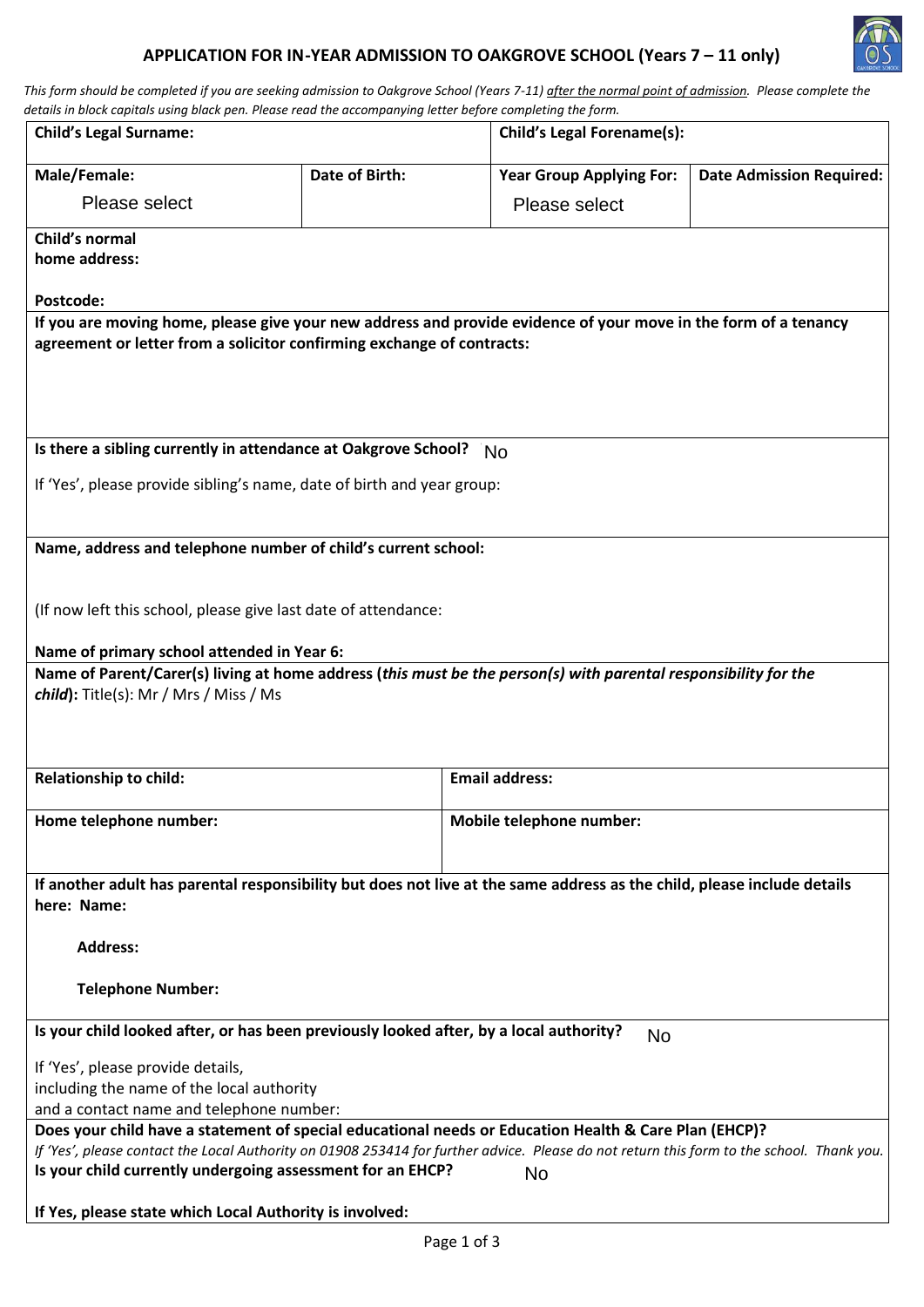# **APPLICATION FOR IN-YEAR ADMISSION TO OAKGROVE SCHOOL (Years 7 – 11 only)**



*This form should be completed if you are seeking admission to Oakgrove School (Years 7-11) after the normal point of admission. Please complete the details in block capitals using black pen. Please read the accompanying letter before completing the form.*

| <b>Additional information:</b>                                                                                                                                                                                                                                                                                                                                                                                                                                                                                                     |                           |  |
|------------------------------------------------------------------------------------------------------------------------------------------------------------------------------------------------------------------------------------------------------------------------------------------------------------------------------------------------------------------------------------------------------------------------------------------------------------------------------------------------------------------------------------|---------------------------|--|
| Does your child speak English?                                                                                                                                                                                                                                                                                                                                                                                                                                                                                                     | Yes                       |  |
| Has your child been permanently excluded from school?                                                                                                                                                                                                                                                                                                                                                                                                                                                                              | No                        |  |
| Have you withdrawn your child from school?                                                                                                                                                                                                                                                                                                                                                                                                                                                                                         | <b>No</b>                 |  |
| Is your child subject to a court order (If yes, please provide details)?                                                                                                                                                                                                                                                                                                                                                                                                                                                           | <b>No</b>                 |  |
| Are you or your partner a serving member of the Armed Forces or Crown Servant?<br>If yes, please provide an official letter that declares a relocation date allocated postal address or quartering area address                                                                                                                                                                                                                                                                                                                    | No                        |  |
| Please explain the reason for your application - you may complete this on a separate sheet if you wish.                                                                                                                                                                                                                                                                                                                                                                                                                            |                           |  |
| The school reserves the right to make its own enquiries to verify any information supplied by you. If, subsequently, we find that a place                                                                                                                                                                                                                                                                                                                                                                                          |                           |  |
| has been offered in reliance on information that was materially incorrect or misleading (e.g. the parental address) and the place would<br>not have been offered if the information had been correct, the school may withdraw the offer, even if the child has already started at<br>the school. If that happens, you have a right of appeal to an Independent Appeal Panel.                                                                                                                                                       |                           |  |
| <b>Declaration:</b><br>- I certify that I have parental responsibility for the child named.<br>- I confirm that the information I have provided is, to the best of my knowledge, correct and up to date. I understand that<br>if I give any false or misleading information on this form and/or supporting papers, or withhold any relevant information,<br>this may lead to the withdrawal of an offer of a school place for my child.<br>- I hereby authorise Oakgrove School to contact my child's previous school if required. |                           |  |
| Signed:                                                                                                                                                                                                                                                                                                                                                                                                                                                                                                                            | Date:                     |  |
| Name (please print):                                                                                                                                                                                                                                                                                                                                                                                                                                                                                                               |                           |  |
| Before returning this form, please ensure you have:                                                                                                                                                                                                                                                                                                                                                                                                                                                                                |                           |  |
| - completed all relevant sections of the form, including page 3 if applicable;<br>- enclosed all relevant supporting documentation, including passport/visa details if applicable.                                                                                                                                                                                                                                                                                                                                                 |                           |  |
| Once completed, please return the form, together with any supporting documentation, to:<br>Admissions Office, Oakgrove School, Venturer Gate, Middleton, Milton Keynes, MK10 9JQ<br>or via email to admissions@oakgrove.school                                                                                                                                                                                                                                                                                                     |                           |  |
| For office use only:                                                                                                                                                                                                                                                                                                                                                                                                                                                                                                               | - date form received:     |  |
|                                                                                                                                                                                                                                                                                                                                                                                                                                                                                                                                    | - all sections completed: |  |
|                                                                                                                                                                                                                                                                                                                                                                                                                                                                                                                                    |                           |  |
|                                                                                                                                                                                                                                                                                                                                                                                                                                                                                                                                    | - evidence enclosed:      |  |